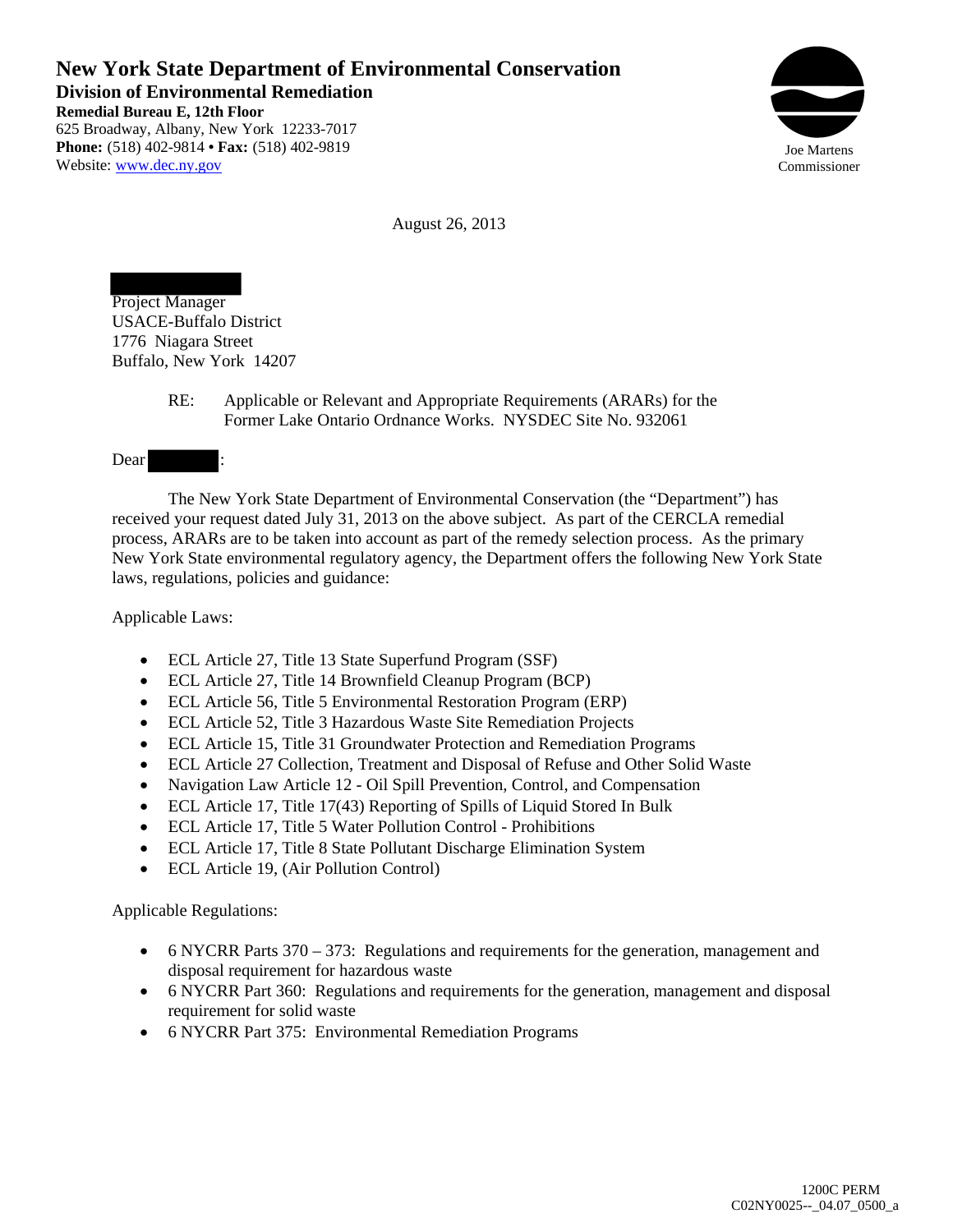## • 6 NYCRR Part 380: Prevention and Control of Environmental Pollution by Radioactive Materials

- 6 NYCRR Part 611: Environmental Priorities and Procedures in Petroleum Cleanup and Removal
- 6 NYCRR Parts 700-706: Water Quality Standards
- 6 NYCRR Part 211: General Prohibitions
- 6 NYCRR Part 257: Air Quality Standards
- 6 NYCRR Subpart 374-2: Standards for the Management of Used Oil

Applicable Policies and Guidance:

- CP-43: Groundwater Monitoring Well Decommissioning Policy Issued November 3, 2009; Effective December 18, 2009. This Commissioner Policy addresses groundwater monitoring wells being properly decommissioned when they are no longer needed and reuse by another program is not an option, or when their integrity is suspect or compromised.
- CP-51: Soil Cleanup Guidance Policy Issued October 21, 2010; Effective December 3, 2010. This Commissioner Policy provides a uniform and consistent process for the selection of soil cleanup levels appropriate for each of the remedial programs in DEC. This policy is intended for the use and guidance of both DEC staff and remedial parties, and it is used in conjunction with applicable statutes, regulations and guidance.
- DER-2: Making Changes to Selected Remedies Revised April 1, 2008.
- DER-10: Technical Guidance for Site Investigation and Remediation Issued May 3, 2010; Effective June 18, 2010. This Program Policy provides an overview of the site investigation and remediation process for the Inactive Hazardous Waste Disposal Site Remedial Program, known as State Superfund Program; Brownfield Cleanup Program; Environmental Restoration Program; and Voluntary Cleanup Program; and for certain petroleum releases.
- DER-13: Strategy For Prioritizing Vapor Intrusion Evaluations at Remedial Sites in New York -Issued October 18, 2006
- DER-15: Presumptive/Proven Remedial Technologies Issued February 27, 2007
- DER-24: Assistance for Contaminated Water Supplies Issued July15, 2008
- DER-31: Green Remediation Issued August 11, 2010; Effective September 17, 2010. This Program Policy establishes a preference for remediating sites in the most sustainable manner while still meeting all legal, regulatory and program requirements. This guidance applies to all phases of the site cleanup process, from investigation through completion of remediation, for sites in the Spill Response Program, Inactive Hazardous Waste Disposal Site Remedial Program (State Superfund Program), Environmental Restoration Program, Brownfield Cleanup Program, Voluntary Cleanup Program, and Resource Conservation and Recovery Act Program.
- DER-33: Institutional Controls A Guide to Drafting and Recording Institutional Controls Issued December 3, 2010; Effective January14, 2011. This Program Policy provides an overview of the drafting and recording of Institutional Controls (ICs) for remedial programs in DEC's Division of Environmental Remediation. This guidance applies to sites in the Inactive Hazardous Waste Disposal Site Remedial Program (State Superfund Program), Brownfield Cleanup Program, Voluntary Cleanup Program, Environmental Restoration Program, Spill Response Program, and Resource Conservation and Recovery Act Program.
- Requirements for Licensed Professional Engineers Certifying Submissions to DEC's Division of Environmental Remediation - Requirements for certifying Professional Engineers as required by the New York State Education Law.